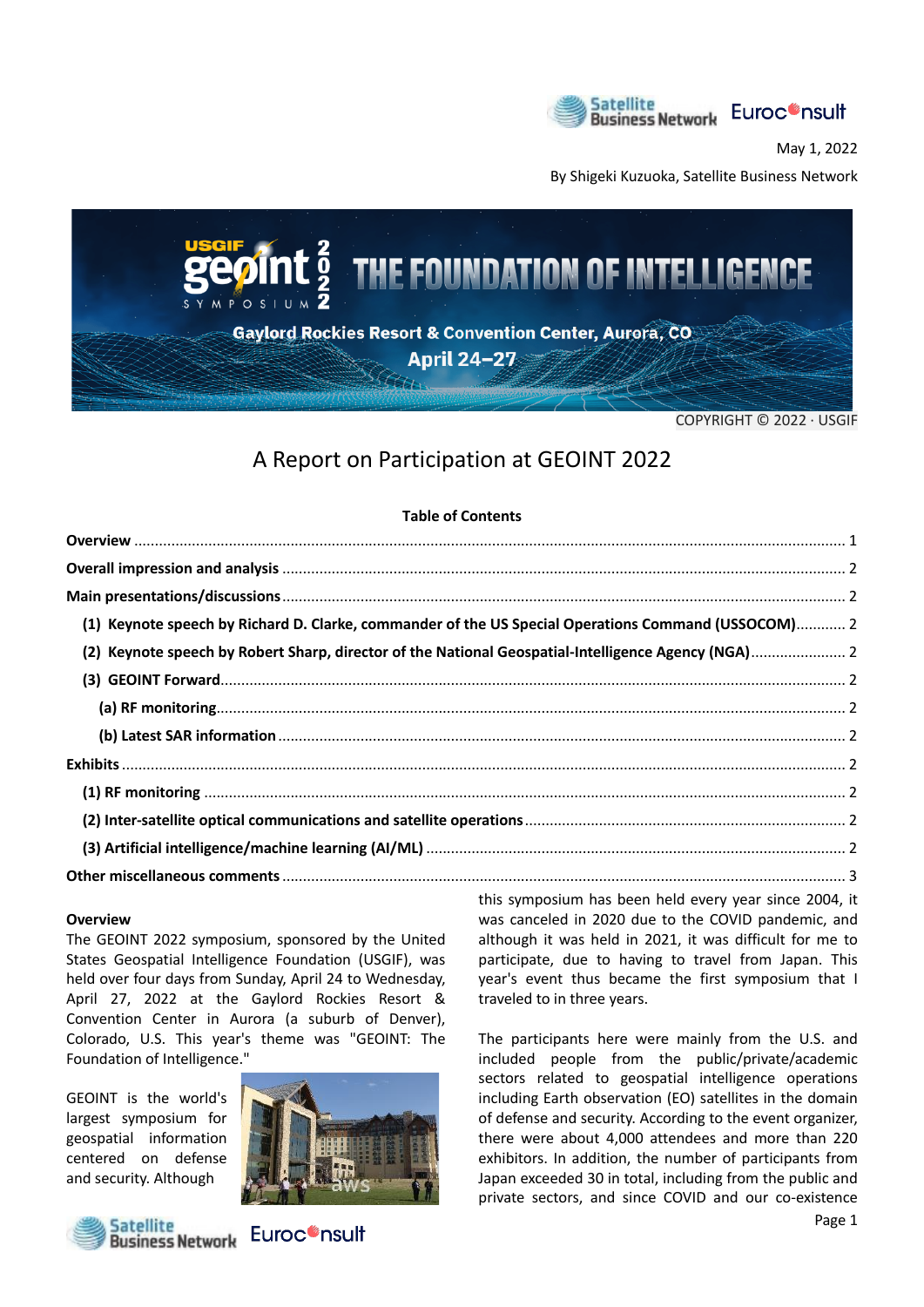with it, this seems to emphasize that businesses related to defense, security, and GEOINT are indeed returning to some form of normalcy. However, what was contrasting this year was that the number of participants from China seemed to be a lot less than that of the past.

### **Overall impression and analysis**

After participating for the first time in three years, I first felt that the world of GEOINT had changed significantly due to Russia's invasion of Ukraine. I first participated in the GEOINT Symposium in 2005, and at this time, commercial Earth observation (EO) satellites were being widely used for disaster response amid Hurricane Katrina, and their merits were widely known by the private sector. And the exhibition also focused on satellites such as EO satellites. After 2005, in response to a drastic reduction of defense budgets and an increased risk of homegrown terrorism as seen in early 2010, the need for EO satellites gradually decreased, and with that, the recognition of the merits of intelligence functions such as for groundbased cloud systems, "human geography," and activitybased intelligence has increased.

This year, the pendulum seems to have swung back to the satellite/sensors again. In addition to the pride that can be found in GEOINT achievements such as reports that it GEOINT tech had monitored the invasion of Ukraine in advance, as per the main theme, many topics on satellites and sensors as the basis of "intelligence" were presented. High-resolution optical satellites and SAR satellites are commonplace now, and this year, first of all, discussions here & there on RF monitor satellites (i.e., satellites that gather information via radio waves) were pretty well-received. Furthermore, discussions on satellites and sensors that collect information other than via conventional optics and SAR, such as hyperspectral satellites and thermal infrared satellites, were in full bloom.

For GEOINT in terms of how to use GEOINT for intelligence for defense and security, which are common mission purposes, and the satellites and sensors that provide a means of fulfilling this, all of this seems to come & go like a pendulum depending on the situation of the year.

In this, presentations at this event centered on the keynote speeches given by the heads of organizations in the U.S. intelligence community. However, although this year there was a talk given by the director of the National Geospatial-Intelligence Agency (NGA), the National Reconnaissance Office (NRO) and the Director of National Intelligence (DNI) also presented discussions, etc., by their deputy directors, not their main directors, returning to subjects of the NGA from wider topics of GEOINT from a few years ago.



Furthermore, focusing on keynote speeches, there was almost no concrete explanations given for the discussions on the main stage. For example, when the NRO launched a program called the "Commercial Initiative to Buy Operationally Responsive GEOINT" (CIBORG) to purchase data for civilian small (optical) satellite constellations, and when the DNI launched a new concept such as "ICITE," a cloud-centric ground system for the entire intelligence community, there was a detailed explanation given on the main GEOINT stage. It seems that there was no specific explanation of the current themes this year. Or did I miss it all?

#### **Main presentations/discussions**

**(1) Keynote speech by Richard D. Clarke, commander of the US Special Operations Command (USSOCOM)** <omitted below>

**(2) Keynote speech by Robert Sharp, director of the National Geospatial-Intelligence Agency (NGA)**

<omitted below>



## **(3) GEOINT Forward**

<omitted below>

**(a) RF monitoring** <omitted below>

**(b) Latest SAR information** <omitted below>



### **Exhibits (1) RF monitoring** <omitted below>

**(2) Inter-satellite optical communications and satellite** 

### **operations**

<omitted below>

**(3) Artificial intelligence/machine learning (AI/ML)** <omitted below>